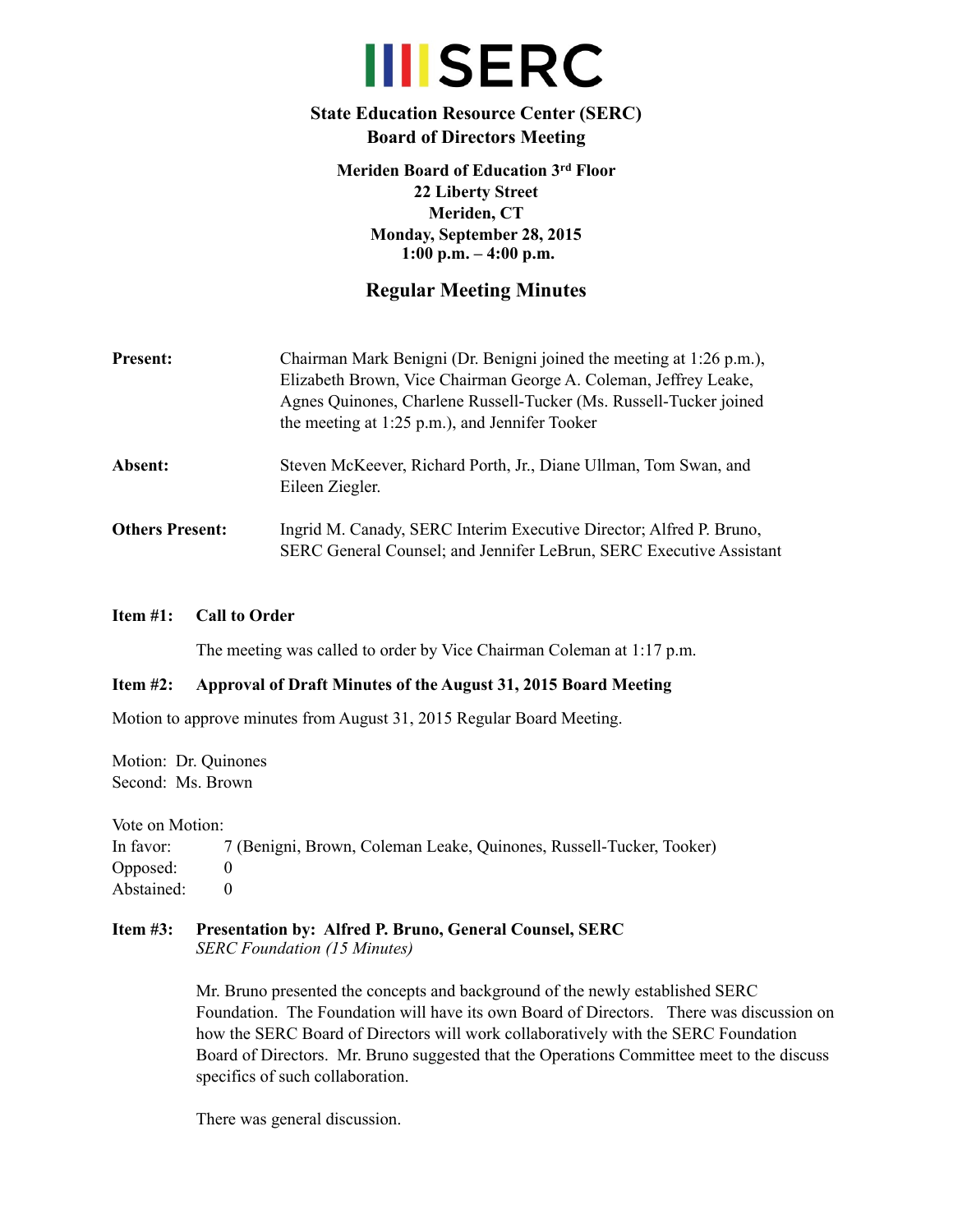#### **Item #4: Report from Ingrid M. Canady, Interim Executive Director, SERC**

a. Upcoming SBOE Diversity Training-September 30, 2015

Ms. Canady and SERC Director Dr. Wendy Simmons will be presenting a three hour Diversity Training to the CT State Board of Education and the Leadership Cabinet of the CT State Department of Education.

There was general discussion.

b. Fiscal Report

SERC's Fiscal and Financial Administrative Officer, Mr. Derek Stubbs, provided a three (3) month funding report to Board Members. Current information was shared on the specific funds that SERC has received from CSDE, grants and other funding sources. Mr. Stubbs shared that the fiscal department had its first meeting with the Finance Committee.

Ms. Canady shared specific information on SERC's in-district contracts and provided an update on a new contract that SERC has entered into with Norwalk Public Schools. SERC's Interim Associate Director, Dr. Kimberly Mearman, spoke to members about the scope of the work that will be provided to Norwalk through this contract. Dr. Mearman stated that SERC's work with Norwalk could potentially be requested and replicated for other districts.

There was a general discussion.

c. SERC Foundation

Assistant Director, Dr. Wendy Simmons, shared specific information regarding the SERC Foundation and how the financial aspect of the Foundation will work. Dr. Simmons also shared that the Foundations purpose is to diversify funding sources and seek out federal grants. Chairman Benigni questioned whether or not the SERC Board of Directors will approve all work of the Foundation. Dr. Simmons stated that perhaps a Memorandum of Understand (MOU) between SERC and the SERC Foundation may be beneficial.

Ms. Tooker expressed that we need to make sure that work created by the Foundation will be completed without overtaxing staff.

Board members requested that they be provided with a clear understanding of their role in the SERC Foundation in order to articulate the direct link between SERC's vision and the purpose of the Foundation. Ms. Tooker suggested that deliverables be created to show the clear distinction between the two Boards. Dr. Quinones suggested that job descriptions reflect Foundation work.

Ms. Brown asked that Board Members be provided with the application submitted for the SERC Foundation in order to obtain a clearer understanding.

Ms. Brown suggested that the Operations Committee meet as soon as possible. She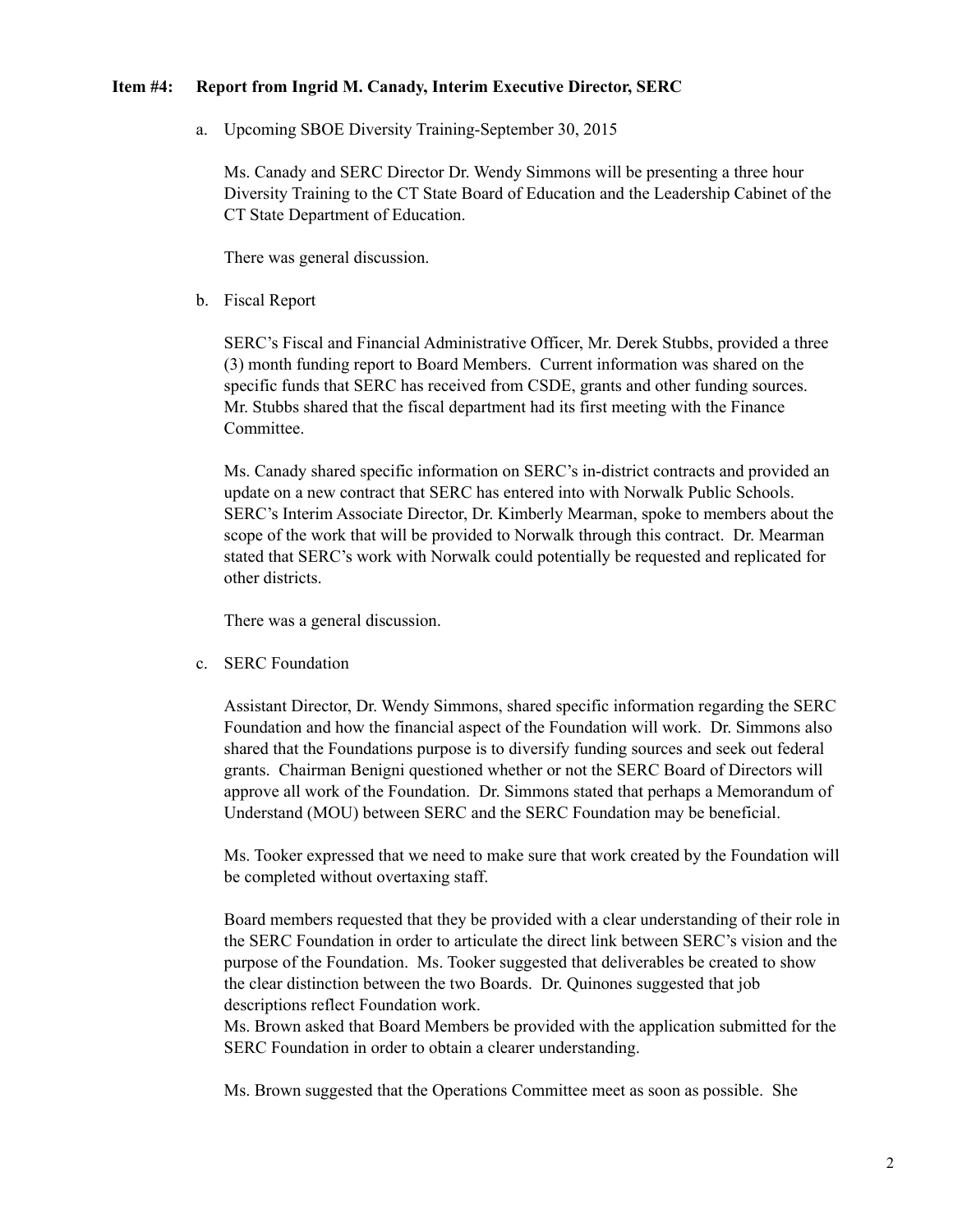invited Dr. Simmons, Mr. Bruno and SERC Research & Development Coordinator, Amy Clark, to join their next meeting. Ms. Brown also asked that board members provide Ms. LeBrun with specific questions they would like addressed at this meeting. Ms. LeBrun will reach out to the committee to arrange a meeting date.

There was general discussion.

### **Item #5: Items for Action**

d. Board Committees: Purpose & Responsibilities Manual

Motion to approve Legal Counsel and Operations Committee review of Board Committee: Purpose & Responsibilities Manual

Motion: Dr. Quinones Second: Ms. Tooker

Vote on Motion: In favor: 7 (Benigni, Brown, Coleman Leake, Quinones, Russell-Tucker, Tooker) Opposed: 0 Abstained: 0

## **Item #6: Executive Session**

e. Personnel Matters

Motion to enter into Executive Session

Motion: Mr. Leake Second: Ms. Brown

Vote on Motion: In favor: 7 (Benigni, Brown, Coleman Leake, Quinones, Russell-Tucker, Tooker) Opposed: 0 Abstained: 0

The Board voted unanimously to enter into Executive Session at 2:55 p.m.

Present in executive session were Board Chairman Mark Benigni and members Elizabeth Brown, Vice Chairman George A. Coleman, Jeffrey Leake, Agnes Quinones, Charlene Russell-Tucker, and Jennifer Tooker. Also invited to go into part of executive session was Ingrid M. Canady, Interim Executive Director.

Motion to exit Executive Session with no motions or actions taken.

Motion: Dr. Quinones Second: Ms. Brown

Vote on Motion: In favor: 7(Benigni, Brown, Coleman Leake, Quinones, Russell-Tucker, Tooker)